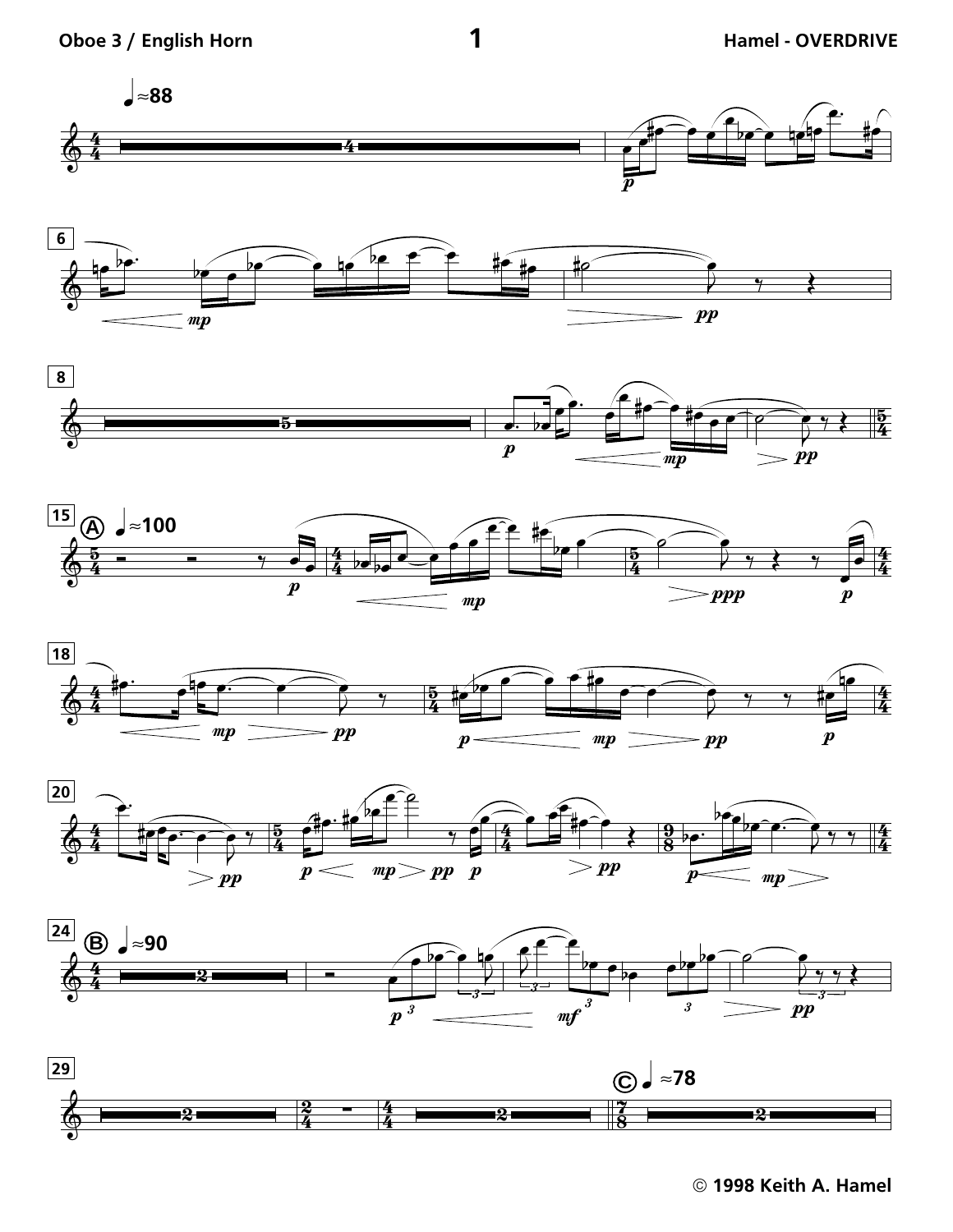Oboe 3 / English Horn 2 2 and Hamel - OVERDRIVE

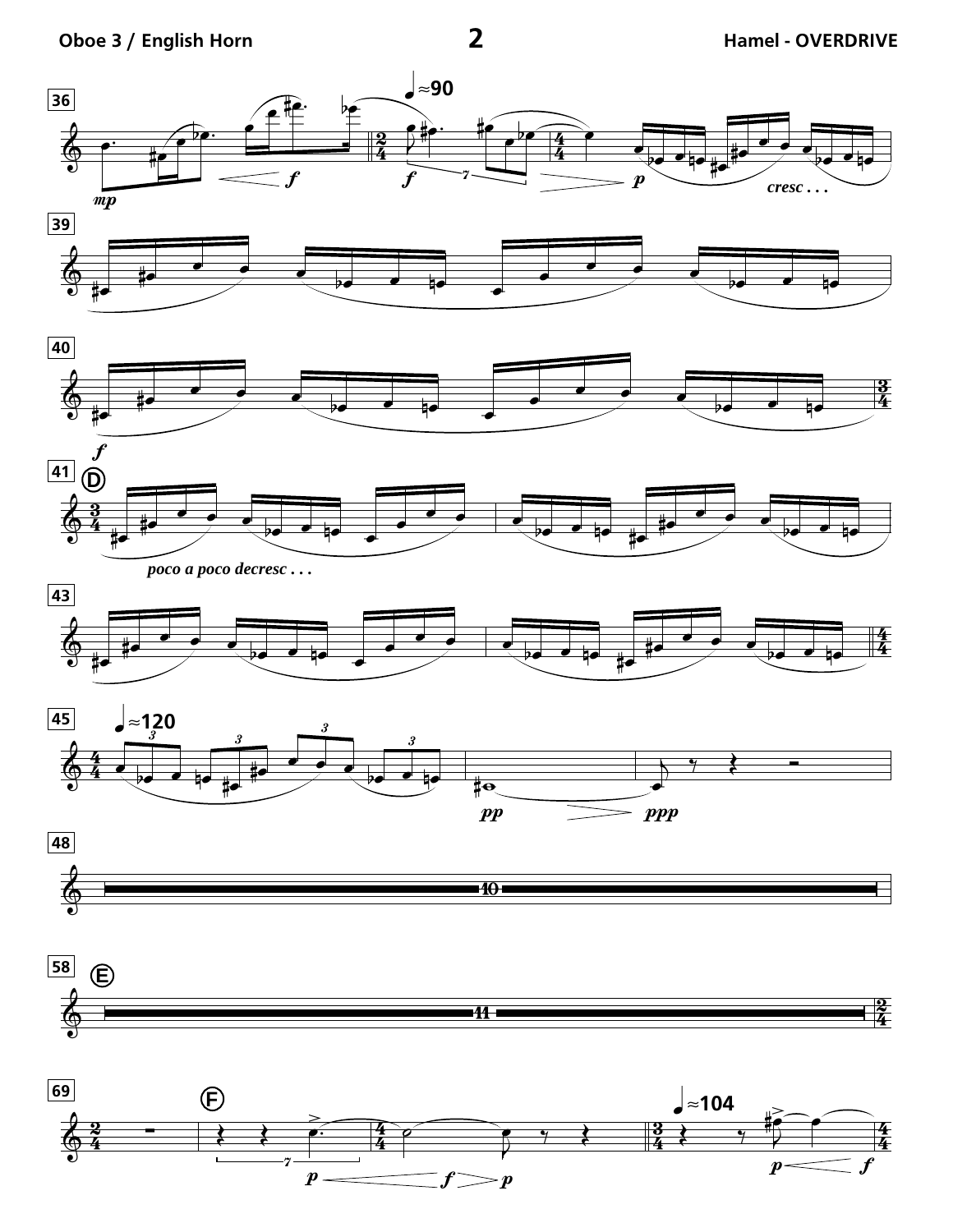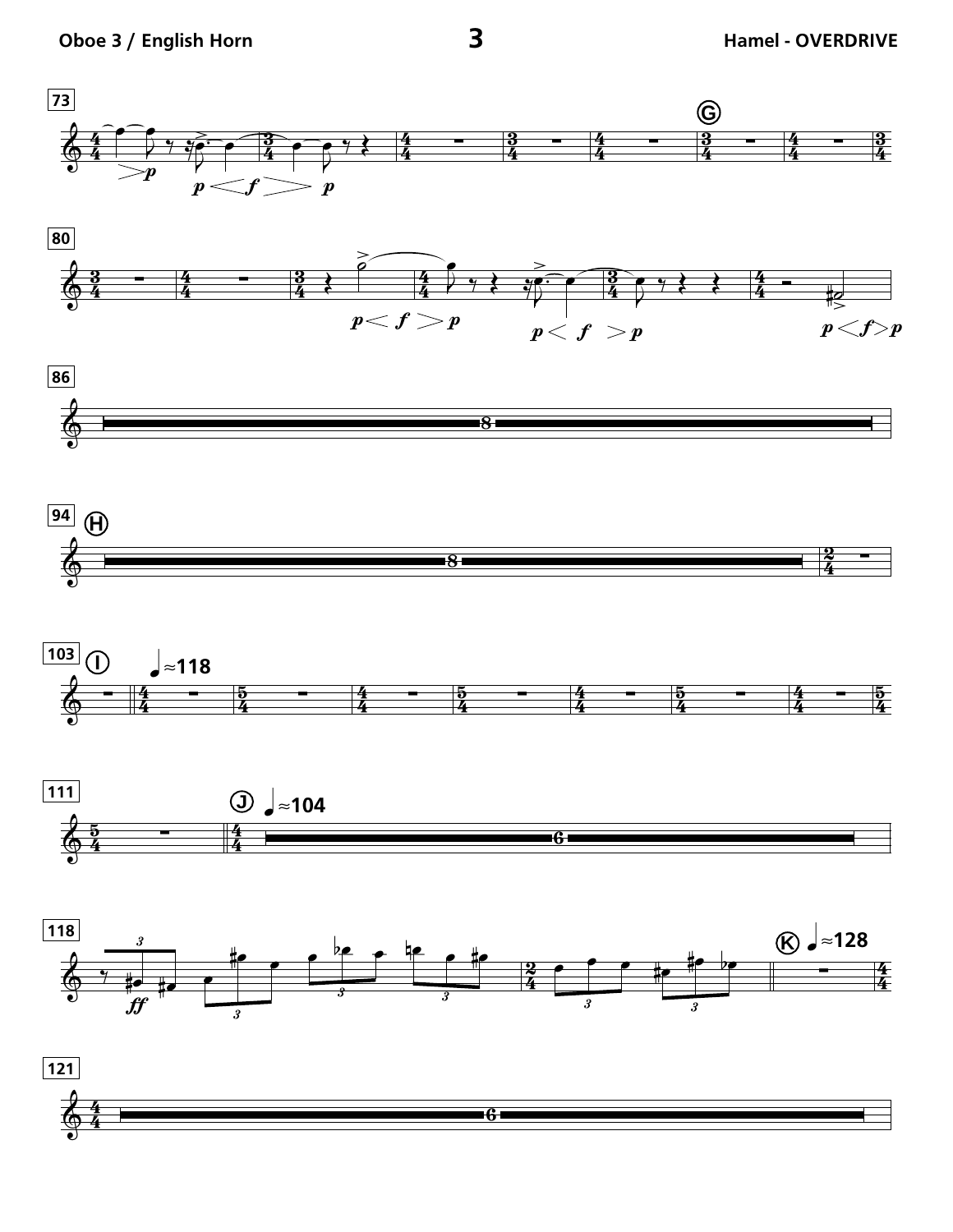Oboe 3 / English Horn **A** and A and A and A control Hamel - OVERDRIVE

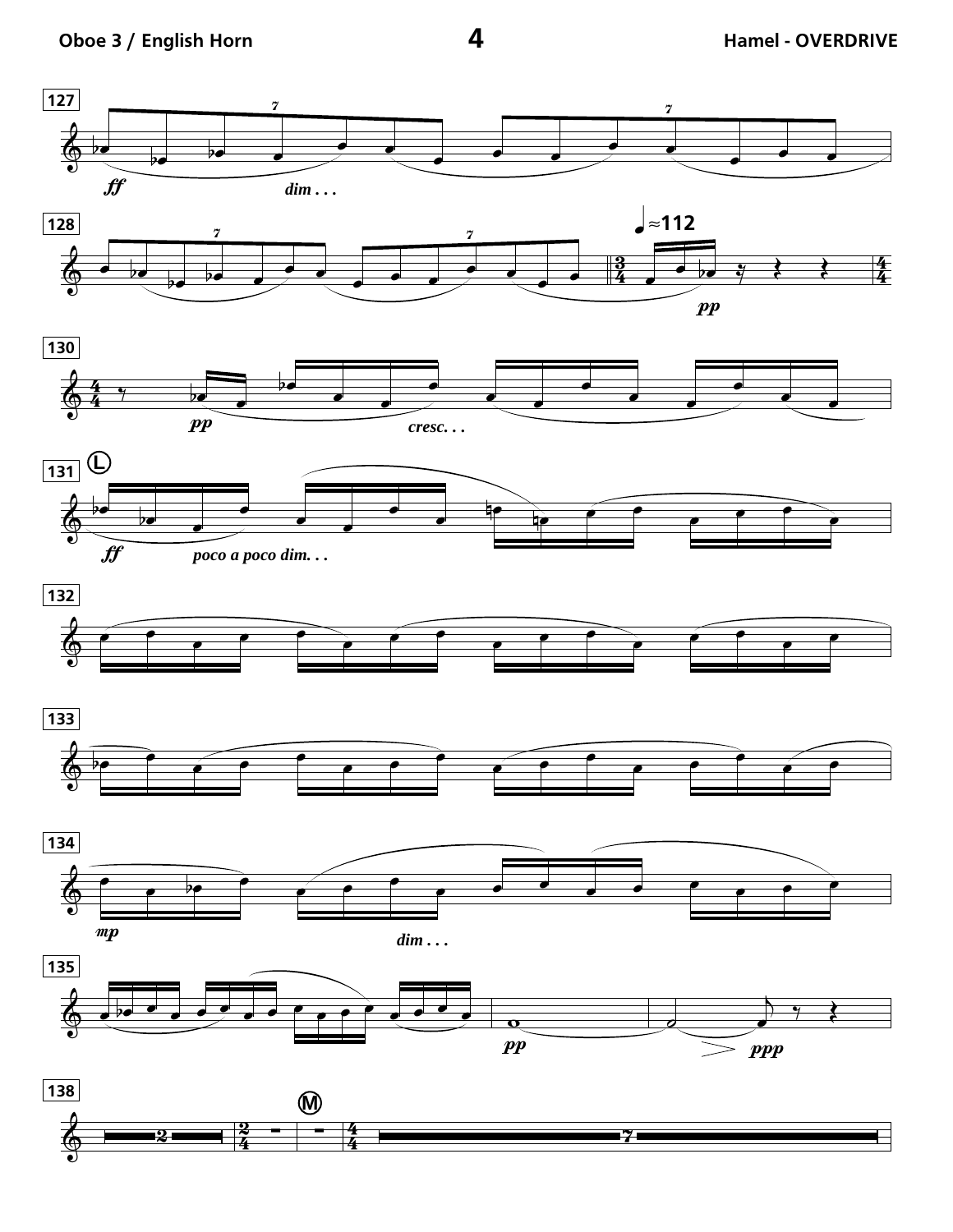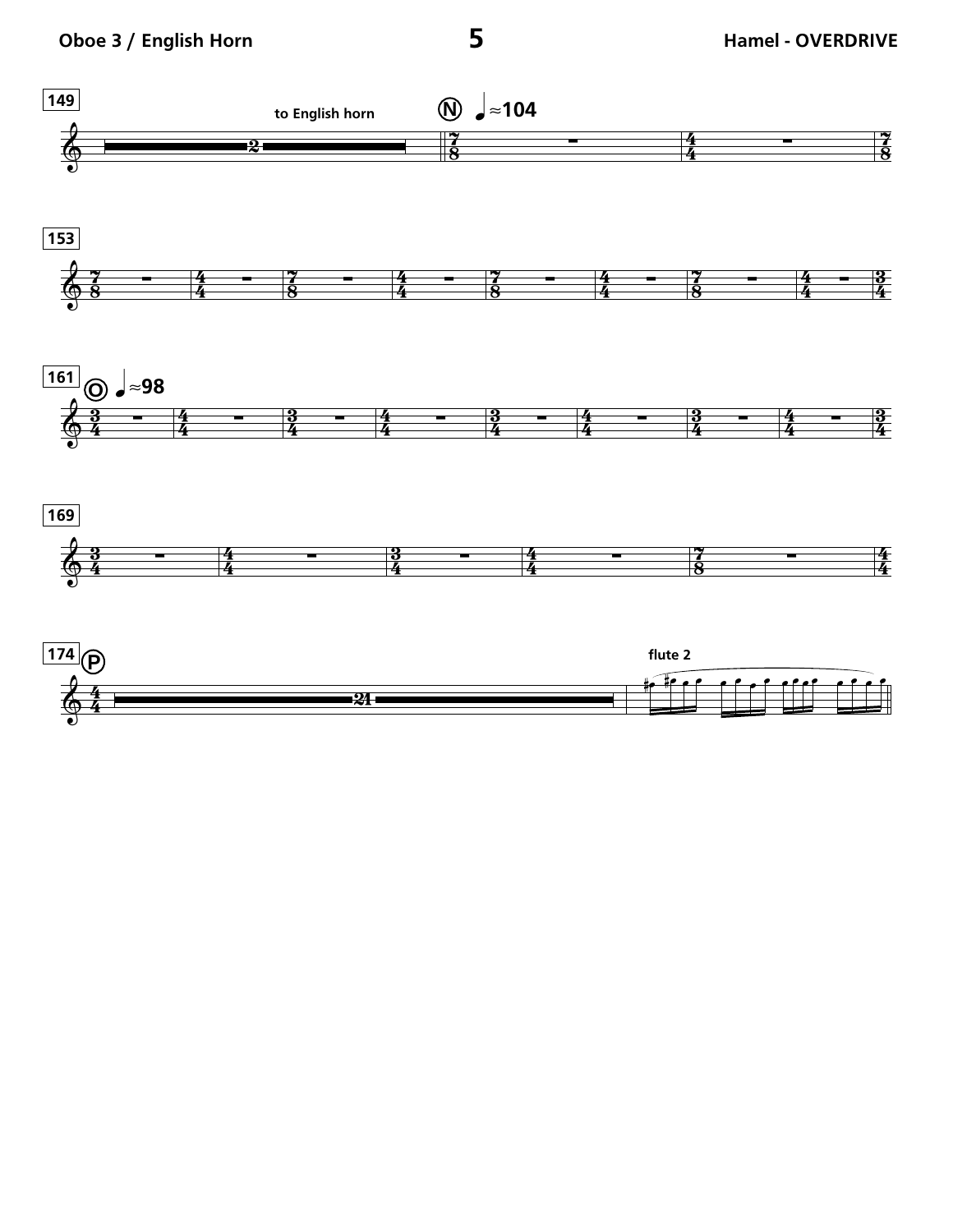Oboe 3 / English Horn **6** 6 and Hamel - OVERDRIVE

 $\bigcirc$ 

 $\frac{2}{4}$ 

 $\frac{9}{5}$ <u>ข</u><br>8